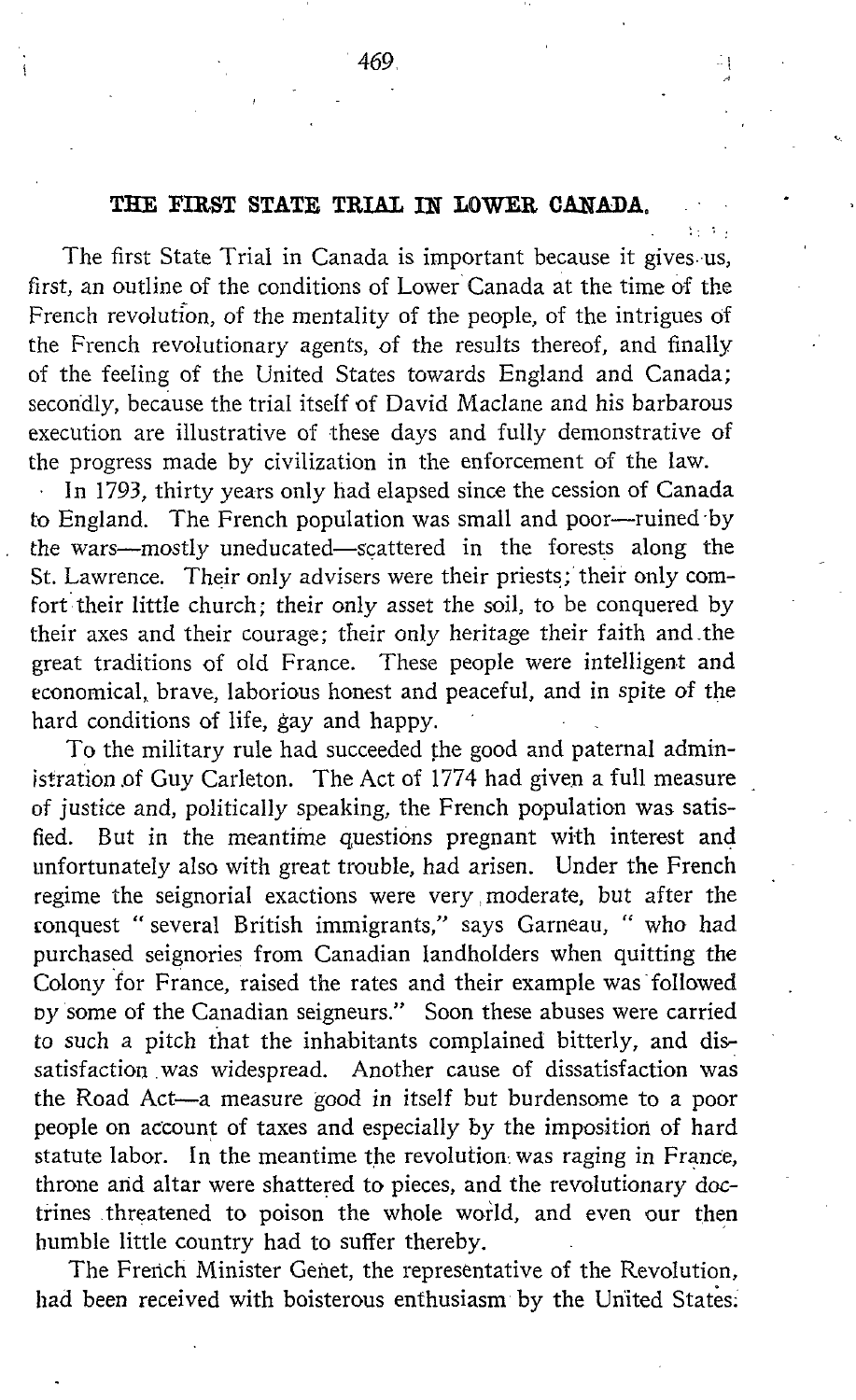France was soon at war with England, and the United States had no sympathy for either England or Canada. Genet was free to act and soon his agents spread all over among the French population, exaggerating the wrongs, promising independence, the abolishment of the seignorial tenure-inciting the people to rise in arms-assuring them of the help of French arms and gold, The Catholic clergy and the educated class remained loyal to the core. The priests vigorously denounced the agitators and kept the mass of the people quiet, but small disturbances and riots took place in a few localities. In spite of all, good sense soon prevailed, and peace and order were never seriously menaced. Unfortunately, the new landlords (says Garneau) endeavoured to take advantage of temporary political inquietude to bring about their designs. "They feigned alarm at the propagation of revolutionary doctrines. They accused the Canadians of being disposed to rebel, hoping that by the fear such charges would. create, they would succeed in softening in the Assembly the redoubtable enmity of the seignorial malcontents."

In 1797 Adet, the French Minister in the United States, continued in Lower Canada the agitation and the intrigues of his predecessors, Genet and Fauchet. His agents continued to mingle with the French people. Finally one of them, David Maclane, was arrested in the City of Quebec on the 10th of May, tried on the 7th of July, and executed on the 21st on the Glacis, near St. John's Gate, with all the barbarous practices of the time.

On the 24th of May, <sup>a</sup> special commission of Oyer and Terminer vas issued by Prescott under the Great Seal of Lower Canada, empowering the justices thereby assigned or any three of them to try all high treasons within the district of Quebec.

The Justices assigned were:

The Hon. Wm. Osgood, His Majesty's Chief justice in the province; the Hon. James Monck; the Hons. Thomas Dunn, Jenkins Williams, Pierre Amable de Bonne, Paul Roch de St. Ours, Hugh Finley, Francois Baby, Joseph de Longueiul, Pierre Panet, James McGill, John Lees, Antoine Juchereau Duchesnay and .John Young.

On Monday the 12th of June, the special commission was opened at the Court House in the City of Quebec and there were present Chief Justice Osgood and Justices Dunn, Williams and de Bonne, the Hon. Hugh Finley, the Hon. Francois Baby, the Hon . Joseph deLongueiul, Hon. John Young.

After the commission had been read the sheriff called over the panel of he Grand Jury and the following were sworn: F. Le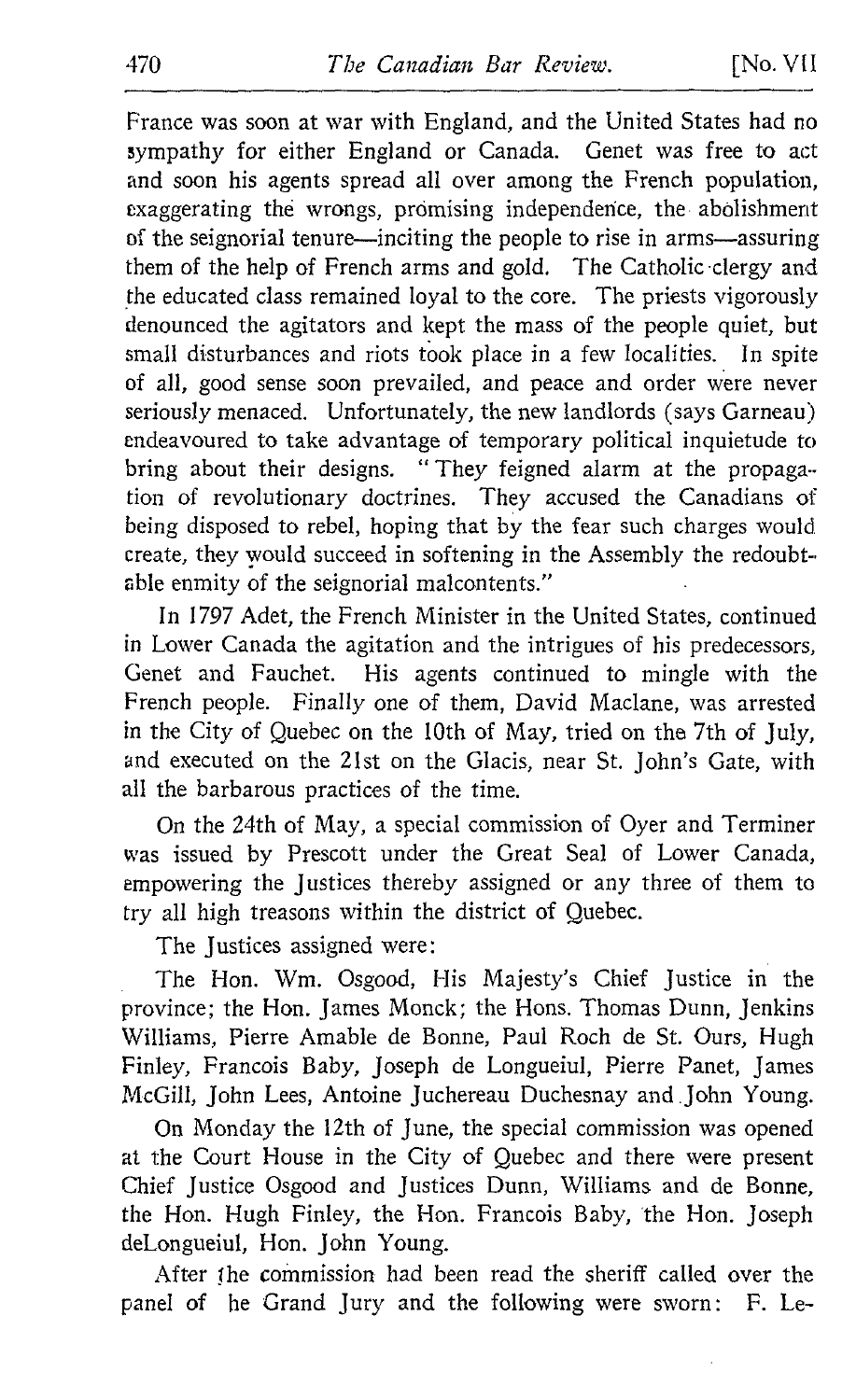Maistre (foreman), Peter Stuart, Jacques Perrault, N. Taylor, Louis Germain, John Coffin, H. Laforce, Comte Dupre, Chas: Pinguet, Louis Turgeon, James Frost, Geo. Allsopp, L. Duniere, J. Danford, A. Raby, K. Chandler, J. Craigie, A. Dumas, F. Filion, P. Purss, P. Langlois, J. Drapeau-thirteen French and nine English.

Then Chief Justice Osgood gave-them his charge against the accused, wherein the following observations have a great historical importance:-

"In justice to the people of this province," said he, "it should be observed that, from,the first establishment of the British government in this Colony, down to a certain period, the crime of high treason, so far from being committed, had perhaps not been mentioned from the bench, or even held a place in the enumeration of offences to be likely attempted. It is therefore some consolation to reflect that the .evil is not of native growth, but has been introduced by the insidious acts of mischievous foreigners."

On the 14th of June the Grand jury unanimously presented' <sup>a</sup> hill of indictment of high treason against David Maclane, who was then brought to the Bar and informed thereof by the Court. Messrs. Pyke and Franklin at the prisoner's request were assigned to be his counsel, and the Court adjourned to Friday, the 30th of June, and on this latter date' the accused was arraigned upon the indictment  $of$  high treason wherein it was stated :-

 First, that he did conspire with divers persons unknown to solicit the enemies of the King to invade the province of Lower Canada;

Second, that he did solicit the King's enemies to invade the said province with ships and armed men;

Third, that he did conspire to raise a rebellion, and incited divers of the King's subjects to levy war and rebellion against the King in the said province and to assist the enemy in a hostile invasion;

Fourth, that he had collected information whether the King's subjects were or were not favourably affected, and whether they would or would not join the enemy;

Fifth, that he had acquired knowledge of the strength of the King's city, called\_ Montreal, and how it might be attacked and taken by the enemy;

Sixth, that he had conspired with divers persons unknown to seize by surprise the walled and garrisoned city of Quebec, one of the :King's fortresses;

Seventh, that he entered the walled and garrisoned city of Quebec, with intent to seize it by surprise, to cause a miserable slaughter of,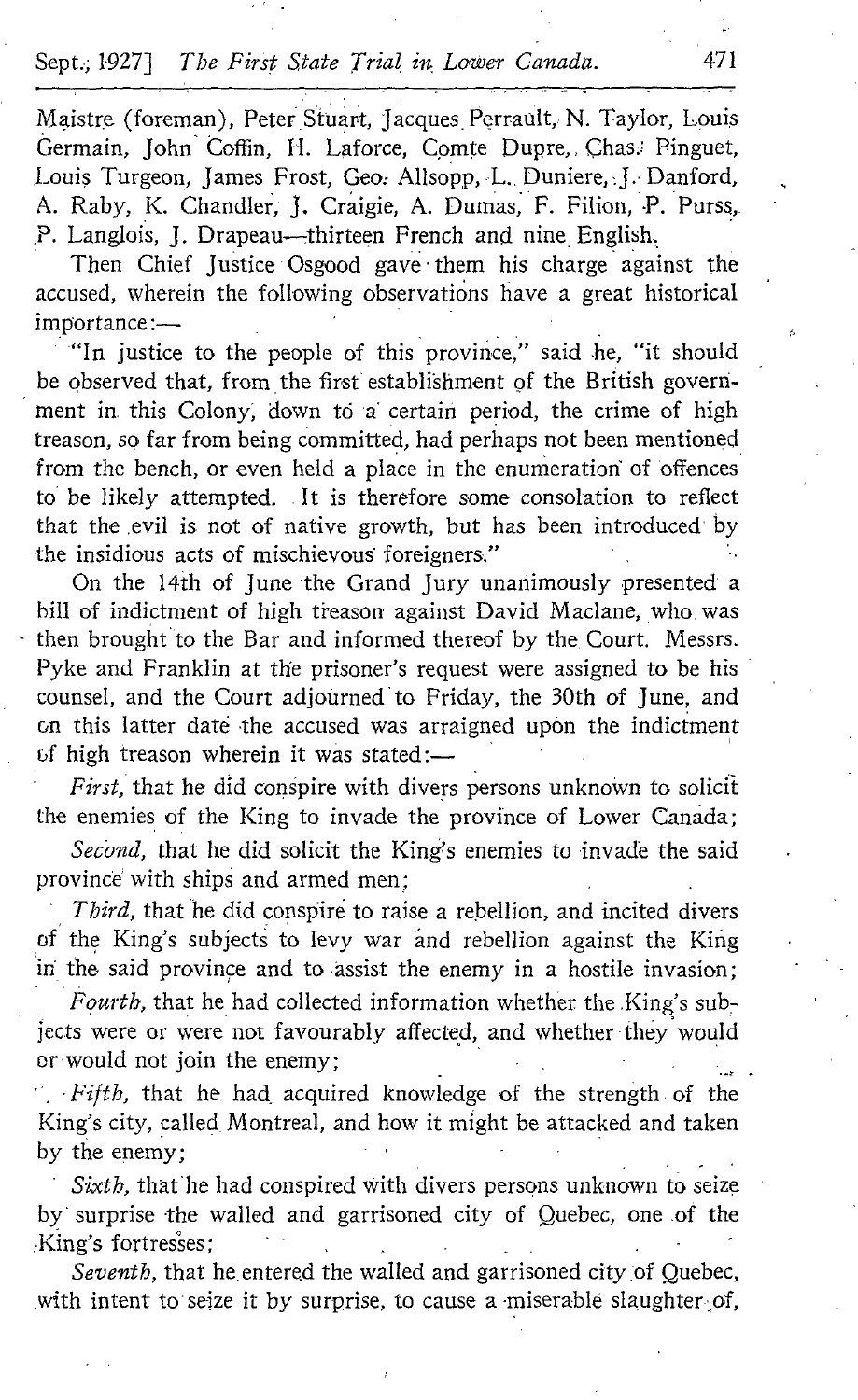and destroy the King's faithful subjects, and to deliver the city into the hands of the enemy.

To this indictment the accused, having thrown himself upon the mercy of God and the country, pleaded not guilty, and on motion of the Attorney-General the trial was set for the 7th of July, and the Court then adjourned.

On the 7th of July there were present on the bench Chief Justice Osgood, Chief Justice Monck of Montreal, Mr. Justice Dunn, Hon. H. Finley, Hon. Francois Baby, Hon. Antoine Juchereau Duchesnay and Hon. John Young. Hon. J. Sewell, Attorney-General and Mr. Caron acted for the Crown in the prosecution and Messrs. Pyke and Franklin for the defence.

The Court opened at 7 o'clock a.m. precisely. David Maclane was placed at the bar. The jurors empanelled by the sheriff were called over-eleven were challenged on the part of the Crown, and twenty-four by the prisoner. The following gentlemen were sworn John Blackwood, John Crawford, John Mure, John Jones, James M. Goddard, Henry Cull, John Painter, David Munro, James . Irvine, James Orkney, Robert Morragh, Georges Symes. Then Mr. Lind, Clerk of the Arraigns said: "David Maclane, hold up your hand. Gentlemen of the jury, the prisoner David Maclane stands indicted (here he read the indictment of which <sup>I</sup> have presented already the substance). Upon this indictment he hath been arraigned and upon his arraignment hath pleaded not guilty, and for his trial hath put himself upon God and the country, which country<br>you are. Your charge is to enquire whether he be guilty of the Your charge is to enquire whether he be guilty of the felony and high treason whereof he stands indicted or not guilty. If you find him guilty, you are to enquire what goods or chattels, lands or tenements he had at the time of the felony and high treason committed, or at any other time since. If you find him not guilty, you are to enquire whether he fled for it. If you find that he did fly for it, you shall enquire of his goods and chattels as if you had found him guilty. If you find him not guilty and that he did not fly for it, say so, and no more. Hear your evidence."

Then Mr. Caron addressed the jury on behalf of the Crown and was followed by the Attorney-General who gave them the law and the facts on which the charge was based and which were to be brought forth by the witnesses William Barnard, Elmer Cushing, Francis Chandonet, Thomas Butterfield, Charles Frichette, John Black and Herman W. Ryland. Barnard had met the accused for the first time in Vermont at dark in a house near the border line .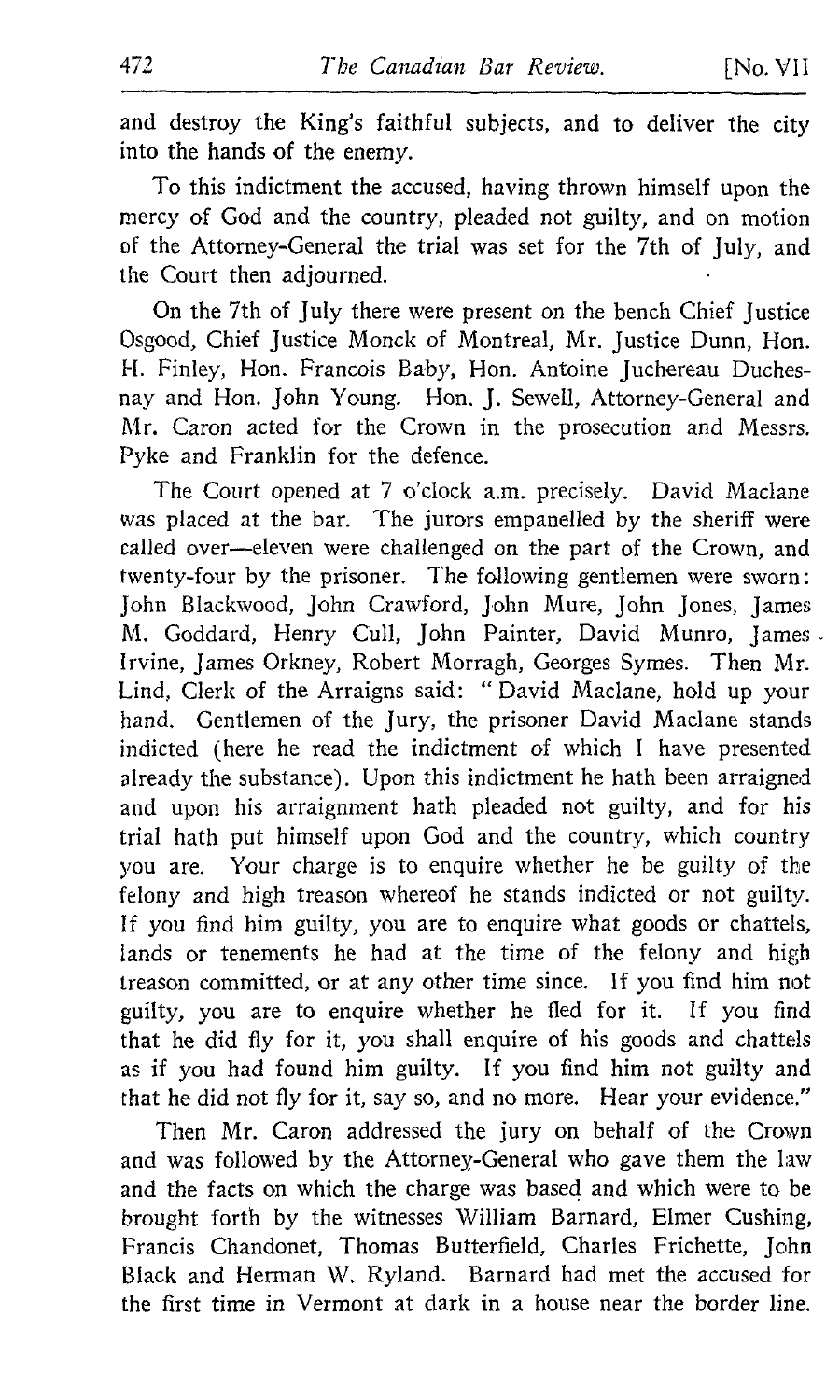Maclane confidentially told him under a solemn promise of secrecy that his business was to bring about a revolution in Canada, and that the Canadians would have everything done for them for that purpose. He offéred him to take the lead, adding that if Barnard undertook the task his fortune would be made.

A second interview took place at Montreal <sup>a</sup> few days later and again the matter was pressed upon Barnard, who this time informed Mr. McCord, one of the magistrates at Montreal. Barnard met the accused a third time at Laprairie, a village on the south shore of the St. Lawrence, about 9 miles above Montreal, on the second of November, when the same proposals were renewed and the promise made that an army would invade the province in the spring. He wanted to know where the seminary of Montreal kept their money, and wished to be informed who the principal mercbants were and in what part of their houses they kept their cash.

Elmer Cushing the second witness kept a tavern called the "American Coffee House" at Montreal, and the- accused stopped at his place on the 5th of November. Cushing observed that his clothes were covered with small burrs, and asked him where he had been. He answered that he had been on every part of the He answered that he had been on every part of the mountain, which might be made a place of great command over Montreal in case of war. Maclane then exacting a promise of secrecy, which was given, told the witness that there would be a severeattack upon the province early in the spring; that he was employed by the French Minister at Philadelphia in forwarding the plan; that the attack would be made by a fleet from France, which would bring from ten to fifteen thousand land forces. He went to his saddlebags, took out â pair of shoes, one of which had a hole near the toe, and pulled out a paper signed Adet. He assured Cushing he would have any reward he might ask for if he took an active part and that, if he ever revealed what he had heard, it should fare hard with him; that his life would be taken immediately.

Francis Chandonet, the third witness, was an American subject. He had met the prisoner at Watson's Tavern in the course of the previous summér, a little below "Ile aux Noix" and sometime also in the beginning of the winter. Maclane had come across Lake Champlain, and told the witness that he had come on most important business which he would reveal under promise of secrecy. He then told him he was employed by the- French to sound the minds of the people, and that the plan was to secrete a quantity of arms and ammunition on rafts in the spring to be brought into the, pro-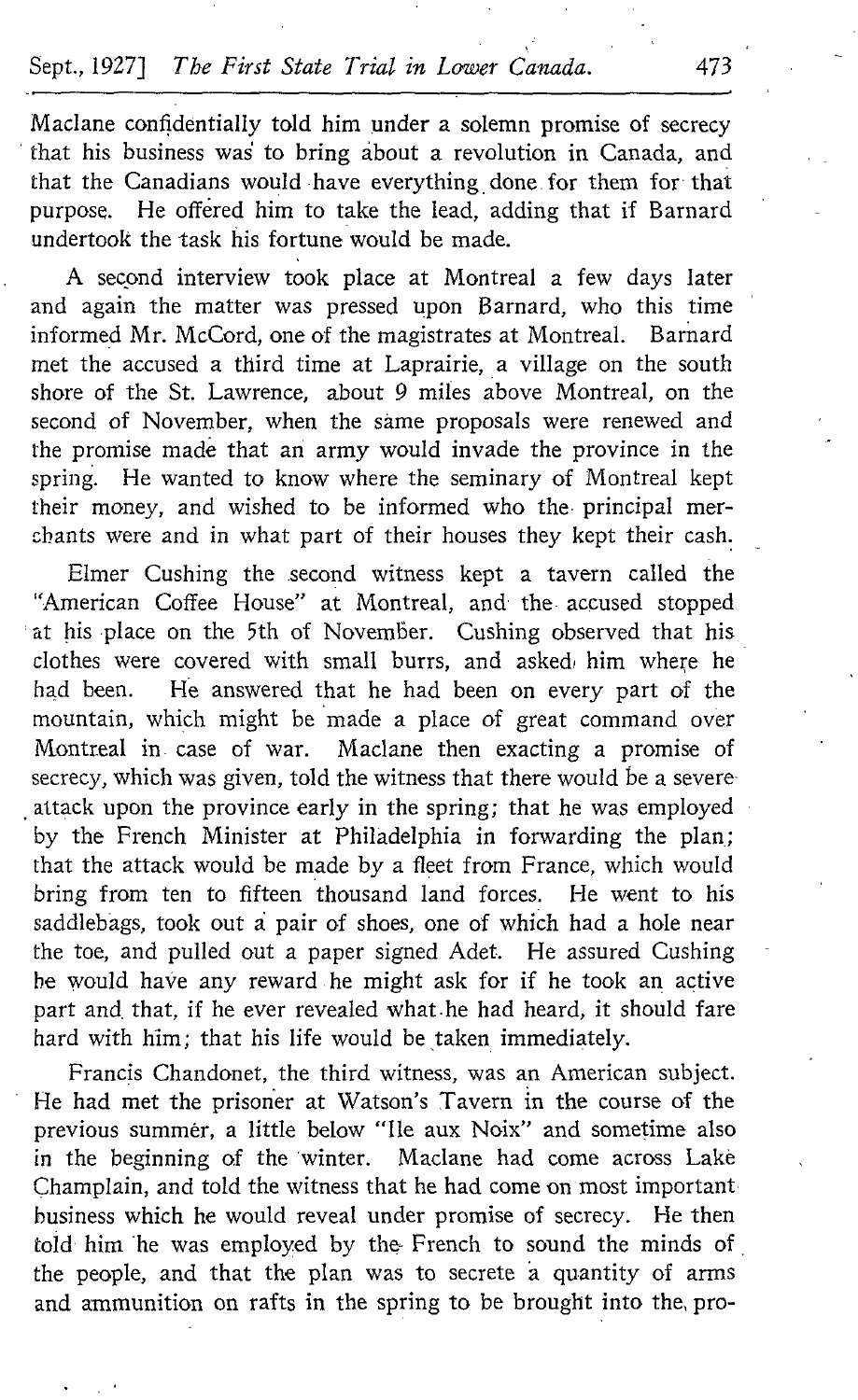vince by Lake Champlain, and the St. Lawrence, that he thought a quantity might likewise be concealed in the rafts of firewood made in the Chateauguay River, and he pressed very hard upon the witness to take part with him, which the latter refused to do.

Thomas Butterfield, from Swanton, U.S., the next witness, was an accomplice. He had promised to assist Maclane in all his enterprises against Canada and also was under his pay. The prisoner had told him he and a man named Frichette were going to Quebec to lay some plan to take the garrison.

Frichette was then heard. He met the prisoner at St. John's, who asked him if he had horses to sell. Both went into the field where Frichette, being bound by an oath to secrecy, was asked by the accused if the Canadians were disposed to revolt, to which Frichette answered they were not desirous of war, and the prisoner then stated that he had come to take Quebec-that five hundred men with pikes could do it. He asked him to conduct him to Quebec through the land, to which the witness agreed. They passed behind the Fort of St. John's before daylight, and proceeded on the south shore road to St. Nicholas. They left St. Nicholas, and crossed the St. Lawrence to Wolfe's Cove. The prisoner sent Frichette from there to Quebec to bring one Mr. Black to him. Whén Mr. Black arrived he told the prisoner that Frichette had informed him of the intentions of his journey. He advised him to go back without making the attempt, as he thought it could not succeed as the Canadians were not disposed to rise and could not therefore be depended upon.

The prisoner afterwards informed Mr. Black he had <sup>a</sup> letter for him, and another person. Mr. Black opened and read the letters and advised the prisoner to tear them to pieces, and bury them, which was done. At Mr. Black's request he explained his plan of the taking of Quebec. The troops he said would be so surprised that they would not know which way to turn. Mr. Black told Maclane not to be afraid and to come to Quebec to his house, dressed like a gentleman, and take a walk about the town. The dressed like a gentleman, and take a walk about the town. prisoner expressed his dislike to come into town, but Mr. Black insisted and finally Maclane consented to go. Mr. Black did not approve of his coming in company with him, to avoid suspicion. He wanted Frichette to bring Maclane to his house in the evening which accordingly was done. The prisoner desired to be called by the name of Felt, from St. John's, till he went to Mr. Black's .

Mr. Black then gave evidence. He corroborated Frichette and related to the jury that the prisoner had explained his plan, which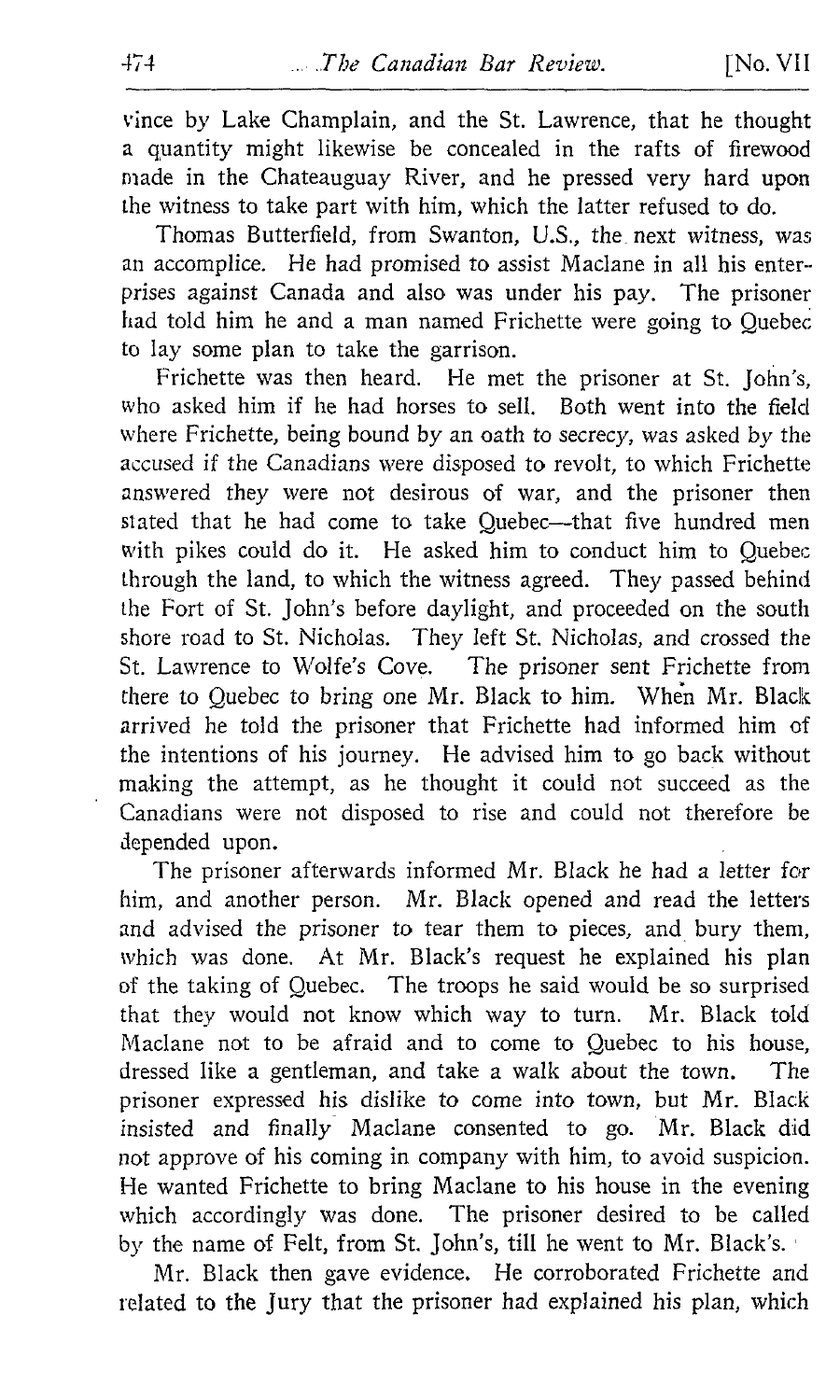## Sept., 1927] The First State Trial in Lower Canada. 475

was that of humanity. That he was sorry to see a great people labouring under the tyranny of England; that he-proposed to push the British from the continent of America. 'He said he left' Mr. Adet on the 7th of April, who was going 'to, France on the 10th, and that both he. and the Spanish minister were concerned in the measures . That besides these measures there were fifteen thousand men at the line ready at a nod. He inquired much concerning the property, public and private, that there was at Quebec, and he said the property was intended to, be given to those who should take the city. Black advised him to come to town after dark. The prisoner finally consented and was conducted to his house by Frichette. As finally consented and was conducted to his house by Frichette. soon as Black came back to town he gave information to a magistrate, Mr. Young, and the prisoner was apprehended the same evening, about eleven o'clock at his house.

The last witness was, Herman Witsius Ryland, Secretary to His Excellency the Governor-General, who made the arrest. This con-<br>cluded the evidence of the Crown. The defence produced no cluded the evidence of the Crown. witnesses. David Maclane made a long speech to the Jury in which<br>he denied the charge, but unfortunately it was not conclusive. His he denied the charge, but unfortunately it was not conclusive. two counsel made a strong appeal to the feelings of the jury. The Attorney-General replied. Chief Justice Osgood then made a forcible address to the jury, but very fair and moderate, summing up the, evidence in a clear, precise and impartial manner..

Then the Jury withdrew for twenty minutes and returned. The Clerk of Arraigns then said: "Gentlemen answer to your names.

"Gentlemen, are you all agreed upon your verdict?" "Yes." .

"Who shall speak for you?" "Our foreman."

"David - Maclane hold up your hand. jurors, look 'upon the prisoner; how say you-is he guilty of the felony and high treason whereof he stands indicted, or not guilty?"

Foreman: "Guilty."

"What goods or chattels, lands or tenements had he at the time of the felony and high treason by him committed?"

Foreman: "None to our knowledge."

"Gentlemen of the Jury, 'the Court discharges you and thanks you for your services."

The Attorney-General: "Upon the verdict as recorded, I humbly move for judgment of death against the prisoner."

Clerk of Arraigns: "David Maclane, hold up your hand. You have been indicted of felony and treason, have been' arraigned and pleaded not guilty thereto, and for your trial have put yourself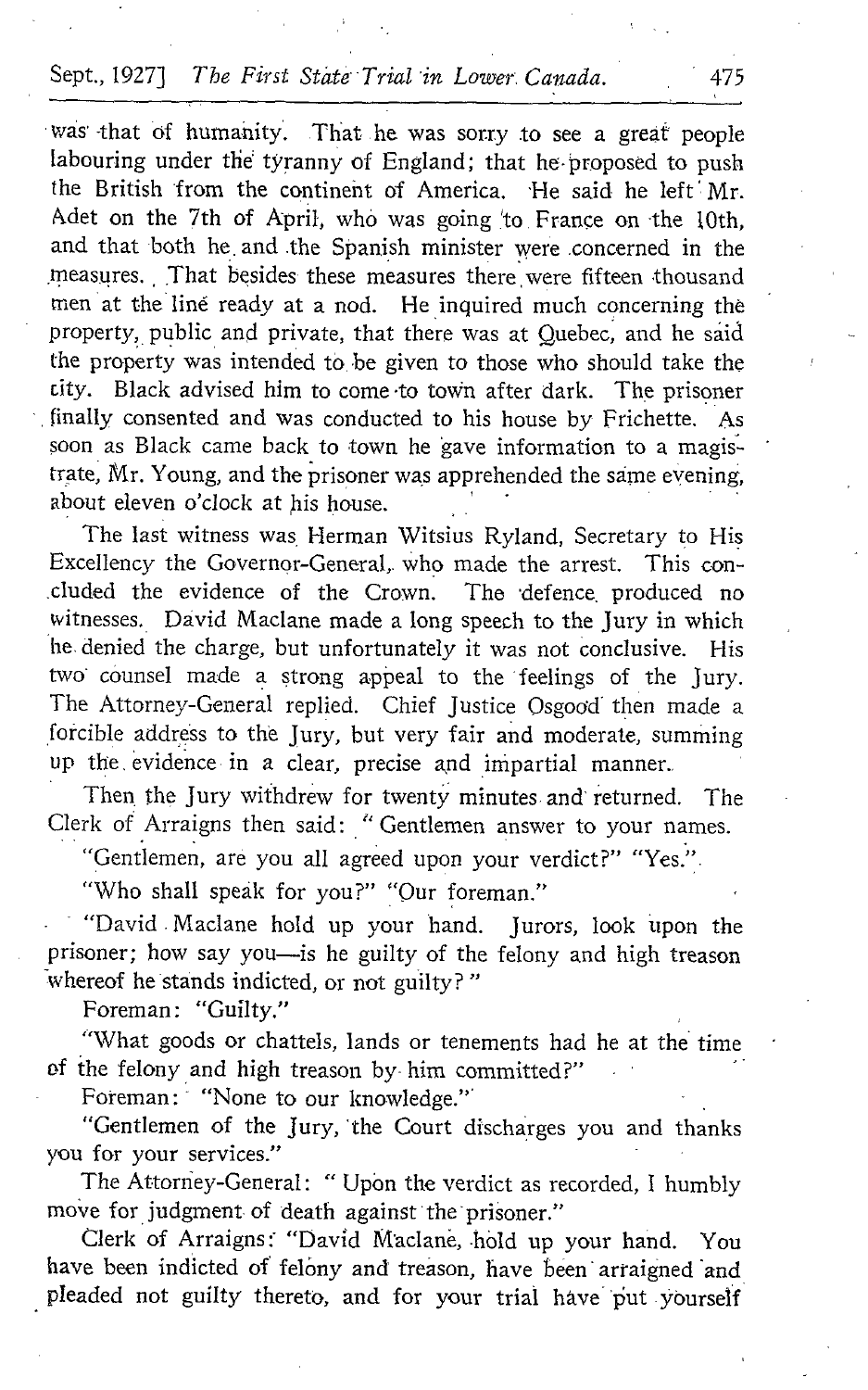on God and country, which country has found you guilty-what have you to say for yourself why the court should not give judgment of death upon you according to law."

Prisoner: "I have nothing more to say."

Clerk of Arraigns: "Crier, make proclamation."

Proclamation being made, the Chief justice pronounced the sentence of death as follows :-

"It remains that <sup>I</sup> should discharge the painful duty of pronouncing the sentence of the law which is : That you, David Maclane, be taken to the place from whence you came, and from thence you. are to be drawn to the place of execution, where you must be hanged by the neck, but not until you are dead; for you must be cut down alive and your bowels taken out and burnt before your face; then your head :must be severed from your body, which must be divided into four parts, and your head and quarters be at the King's disposal—and may the Lord have mercy on your soul."

The Attorney-General moved that a day should be fixed for the execution, and the Court appointed Friday, the 21st of July.

The trial had commenced at <sup>7</sup> a.m. and was concluded at 9 p.m. the same day.

On Friday, the 21st, the prisoner was taken from the goal and placed upon a hurdle which moved in slow solemnity towards the place of execution. At about a quarter after ten, the hurdle drew up close to the gallows. As soon as it stopped, Maclane rose up<br>dressed in white linen and wearing a white can on his head. The dressed in white linen and wearing a white cap on his head. Rev. Mr. Mountain and the Rev. Mr. Sparks attended him, and with them he continued in fervent prayer for some minutes. He then informed the executioner that be was ready and was by him directed to ascend the ladder, which he immediately did. But the executioner observing that he was too high, he descended a step or two and then addressed the spectators in the following words :

"This place gives me pleasure; I am now going where I have long wished to be, and you, who now see me, must all follow me in a short time, some of you perhaps in a few days; let this be a warning to prepare for your own deaths."

Then addressing himself to the military who were drawn up in <sup>a</sup> hollow square, he added: "You with arms in your hands, you are not secure here even with your arms. <sup>I</sup> am going where <sup>I</sup> shall be secure without them." He immediately drew the cap over his face, exclaiming: "Oh! God, receive my soul. I long to be with my Jesus," and dropped his handkerchief as a signal to the executioner,